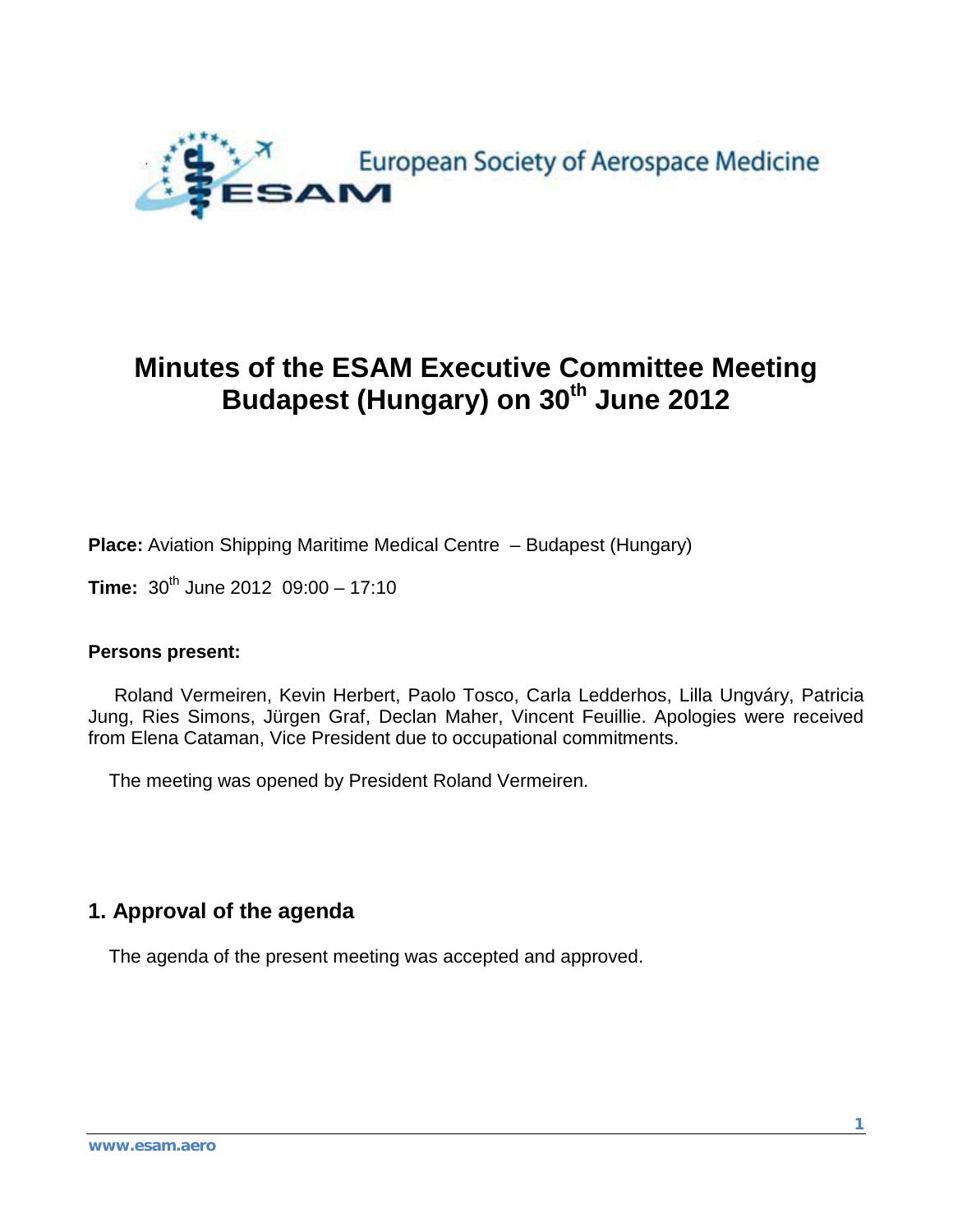# **2. Approval of the minutes of the EC meeting in Naples**

Roland presented a summary of the minutes of the EC meeting in Naples in February 2012.The German registration of the change of EC officials was discussed.

The minutes were accepted unanimously without amendment.

Roland cited several action points:

- I. review of the application to the EASA Human Factors Group by Ries.
- II. Public Liability Insurance for EC members.
- III. Personal Liability Insurance for the President and the two Vice Presidents, being the officers entitled to speak on behalf of ESAM.

### **3. Membership**

CAMA

#### Portugal/EAG

 Hugh O'Neill had applied for associate membership on behalf of CAMA. With over 500 members, they are a welcome addition to ESAM's family.

 A number of associations continue to express interest in joining ESAM. These include the Baltic States, Portugal, EAG (NATO), Iceland . Mitigating factors appear to be at play including fiscal and financial issues.

# **4. Budget**

**Status** 

German tax

**Deadlines** 

Automatic payments

**Certificates**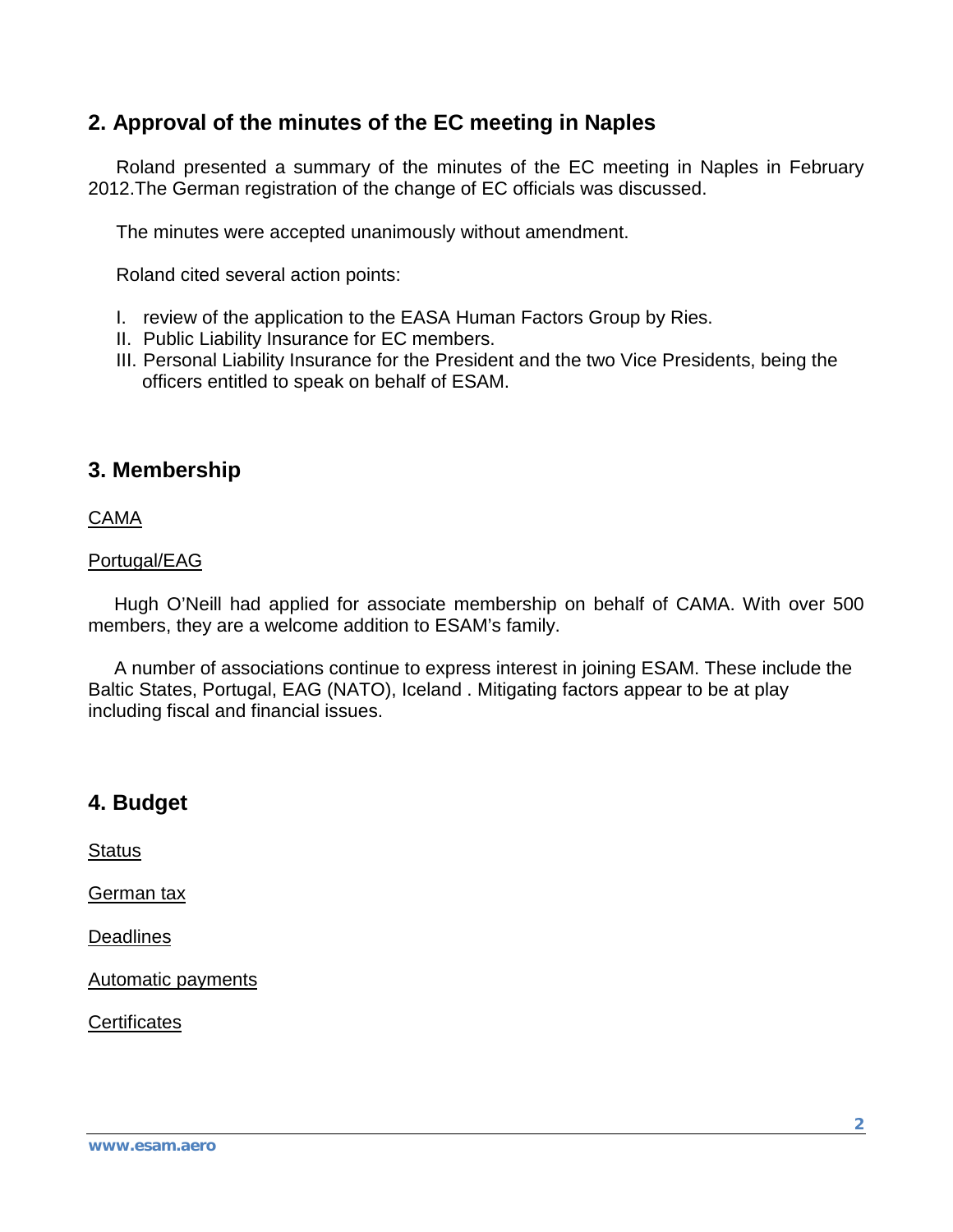Carla gave a report on the current financial state of ESAM. We have met the financial target set out in the Business Plan that sought to reach €50,000-00.

 We have a current balance of €52,524.13 as of 27th June 2012. Currently there are forty four member associations of which thirty five are regular members and nine are associate members. This year only twenty three have paid in full by the above date. Three associations have not paid in the past two years. A discussion followed about the known status of some of the payment defaulters and about how the situation might be addressed. Reference was made to the statutes which are clear in how to react to non-payment. Two potentially opposing issues are at play here, on one hand ESAM wishes to remain inclusive and sensitive to mitigating factors, whilst at the other extreme, respect must be paid to those associations that have complied, in difficult economic climates. It was agreed that the default associations would be contacted and reminded of the need to be fully paid up members to be afforded voting rights. ESAM needs the associations to remain representative and relevant at this time rather than the monetary impact they have.

 In 2012 the total expenses have amounted to €7529.37. These are broken down in the Financial Report.

 As had been agreed at the last EC meeting prior to AsMA, the travel expenses of Prof. Strollo would be shared equally between ESAM and the Italian Associations.

Kevin pointed out that AsMA offered a free advertisement for two months in the Blue Journal. This was welcomed by all.

 There is a hope that there will be no German tax liability. The accounts are currently in the hands of a tax consultant who is assessing the liability. It is important that we make the case for the need to have sufficient funds to offset the financial risks of meetings and congresses etc. This will require an annual financial plan.

 A debate followed about extending the reduced fee period for 2012 to the 31st July 2012. There was a general feeling that hard cases would be listened to and individual arrangements made where appropriate.

 The direct debit mandate option should be considered. The advantages include the fact that it is easier, cheaper and direct with the option to return the money up to six weeks after payment where adjustments are required. The members are contacted four weeks in advance of the due date based on last year's numbers. They have the opportunity to amend the payment. Roland said it is something that could be put by the next president.

 Carla told us that the Membership Fee Receipt Certificates were complete, but it was not possible to display them with the laptop in use.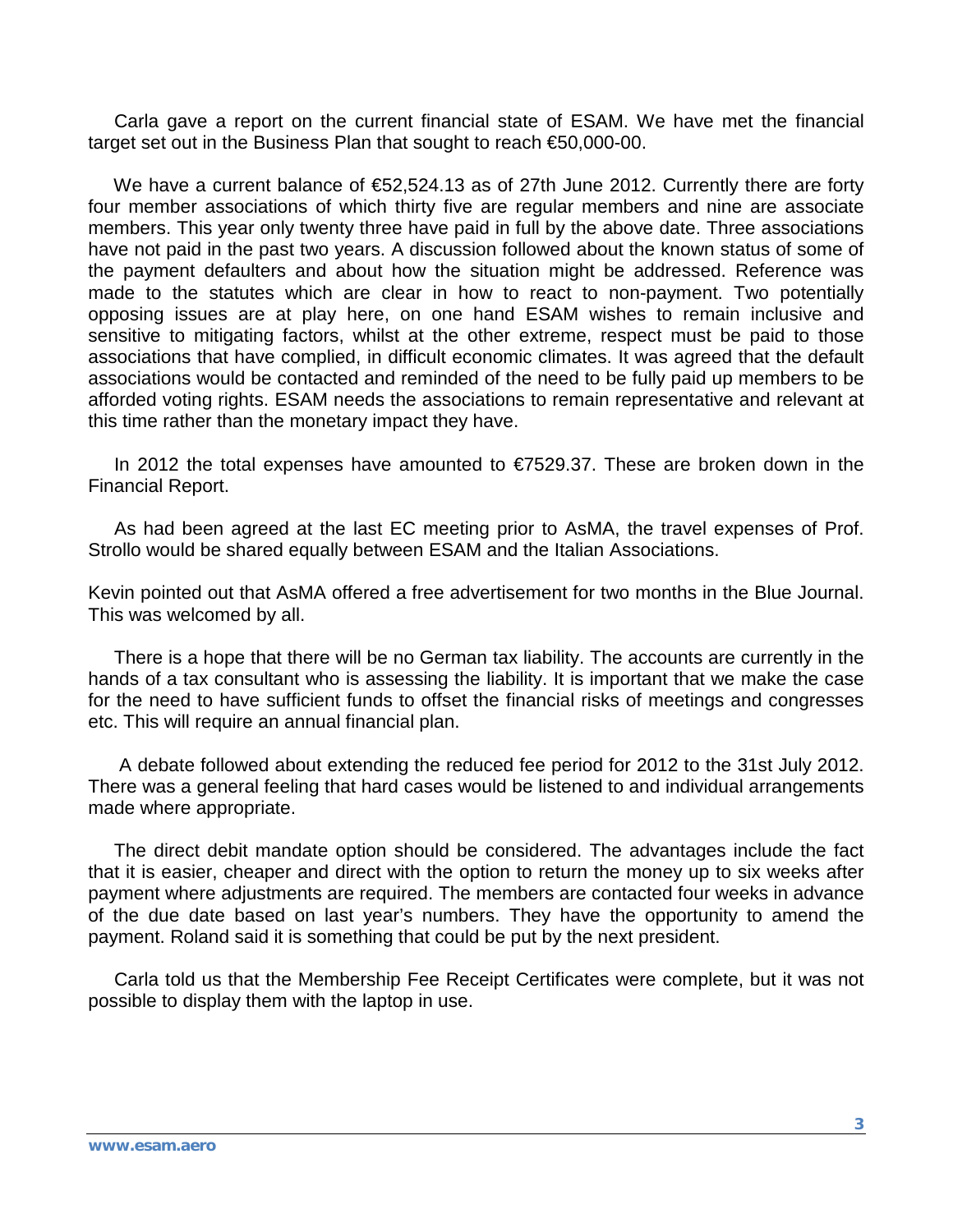# **5. GA 2012 with electronic voting**

### Practical organisation during ECAM (presentation results by Simeone Izzo)

### Start of Nomination Committee and candidates

#### Electronic vote for EC: period - system

 Gabor, chair of the nominating committee arrived at 10:15. He explained that due to personal commitments, he will be unable to attend the GA in London in November. Roland referred to the Statutes setting the deadlines.

 The GA will be held in London on the 11th November 2012. The election of the EC officers must take place in advance of the GA. An invitation for nomination of candidates will be drawn up and posted as soon as is practical. Each association can communicate to the nomination committee the names and CV of the candidates, along with an indication of preference for a maximum of three posts. The closing date for nomination shall be the 30th September 2012. The names and candidacy of the nominees will be published after that date. A full list of candidates and their preferred posts will be published on the Agenda for the GA by the second week of October 2012. This will include an invitation to notify the nomination committee of any proxy voting arrangements. Voting shall take place from the  $15<sup>th</sup>$  to  $21<sup>st</sup>$ October 2012. Successful candidates will be informed and their acceptance sought. The results will be announced at the GA. In the event of a hung vote, a subsequent vote will take place at the GA.

 Kevin opened a discussion about the mechanism of candidate choice and the potential areas of conflict. It was suggested that each candidate could choose up to three offices in order of preference. There also exists a mechanism of co-opting should the EC deem it necessary. He agreed to produce a text outlining the election process and a profile of the EC offices. A pro forma of the candidate's CV complete with recent photo will be posted on the website.

 On receipt of the candidates' CV, Gabor will forward them to Lilla for publication on the website. The process complete, Gabor retired from the proceedings and we broke for coffee at 11:00.

### **6. ECAM 2012**

Update ECAM 2012

Sponsoring

Sponsoring by ESAM for presenters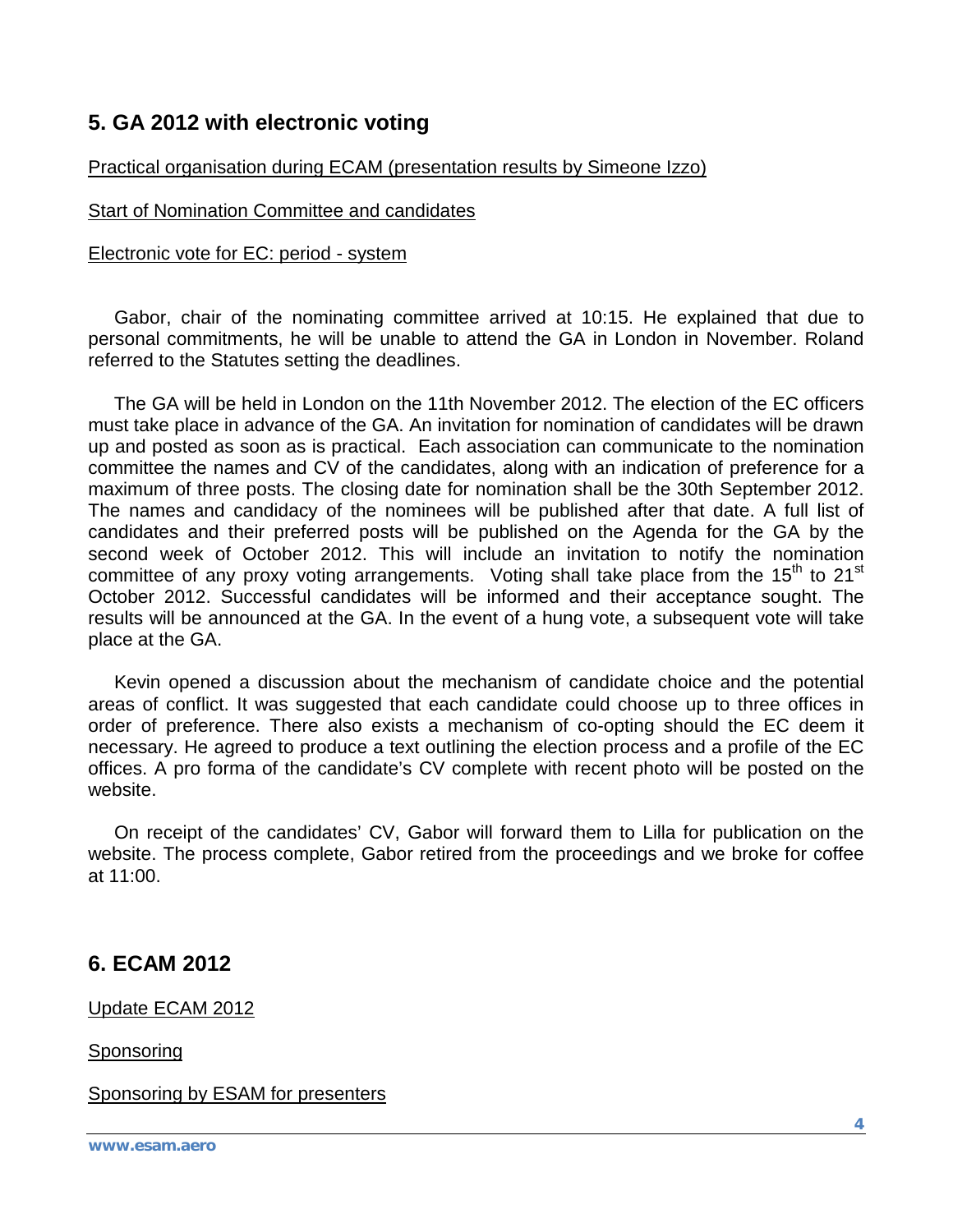Kevin gave an overview. He is happy with all the arrangements. There is a question as to who will give the space medicine talk depending on the availability of the speaker. Advertisements will feature in the Blue Journal. To date eighty two have signed up but we need two hundred and fifty to break even. Forty five have signed up for the full package and fifty for the gala dinner. The AME's are signing up for the Saturday and the UK AME's are being offered the incentive of a free attendance in 2013 at the AAME conference. Roland said that eighty two is good at this time. The deadline for the early bird fee has been extended to the 31<sup>st</sup> July 2012 and also the deadline for papers will be extended.

The CMO meeting will be on Monday and Tuesday immediately after ECAM in Zagreb. If the meeting was in London, they could have come more easily to ECAM as well. That would have been an excellent addition. Patricia and Jürgen spoke of the difference in allocating CME points in the German system compared with others.

 We have sponsorship from AsMA for Geoff and Andy to attend. ESAM and the National Hypobaric Association are the only other extant sponsors. No one else has offered sponsorship. Jürgen asked if the telemedicine suppliers have been approached. Nothing from AMST to date, Ries will contact them. He also spoke to Sanofi Aventis but has had no response. The budgeting of companies is often set eighteen months in advance. If a late sponsor arises, perhaps they could sponsor the Gala reception or the opening meeting We have no opening speaker at present. Consider Prof. Bagshaw. Roland said that the Professor is a world leading speaker, Ries agreed. Roland asked Kevin to invite the Professor to speak. We would be honoured and delighted if he accepts.

 There will be a ticketing system for attendees. Each speaker gest an honorarium of £350 but they pay their way as a delegate. A discussion followed regarding the mechanism of providing support for those submitting a paper. The information is available on the website as part of the application process. Anyone who has submitted an abstract will be entitled to an early bird rate with no deadline. Tony Batchelor suggested this policy as one that will work. Kevin will put it in his blog. Roland said the Scientific Committee decides who is to be accepted and the EC will decide to offer financial support. We can offer up to €420 in the absence of other funding on the acceptance of the abstract acting like a travel bursary

# **7. Advisory Board**

Activities and questions

Laser incidents

Scientific value of EASA FTL rules

Air quality meeting at ASD STAN

Position paper metabolic syndrome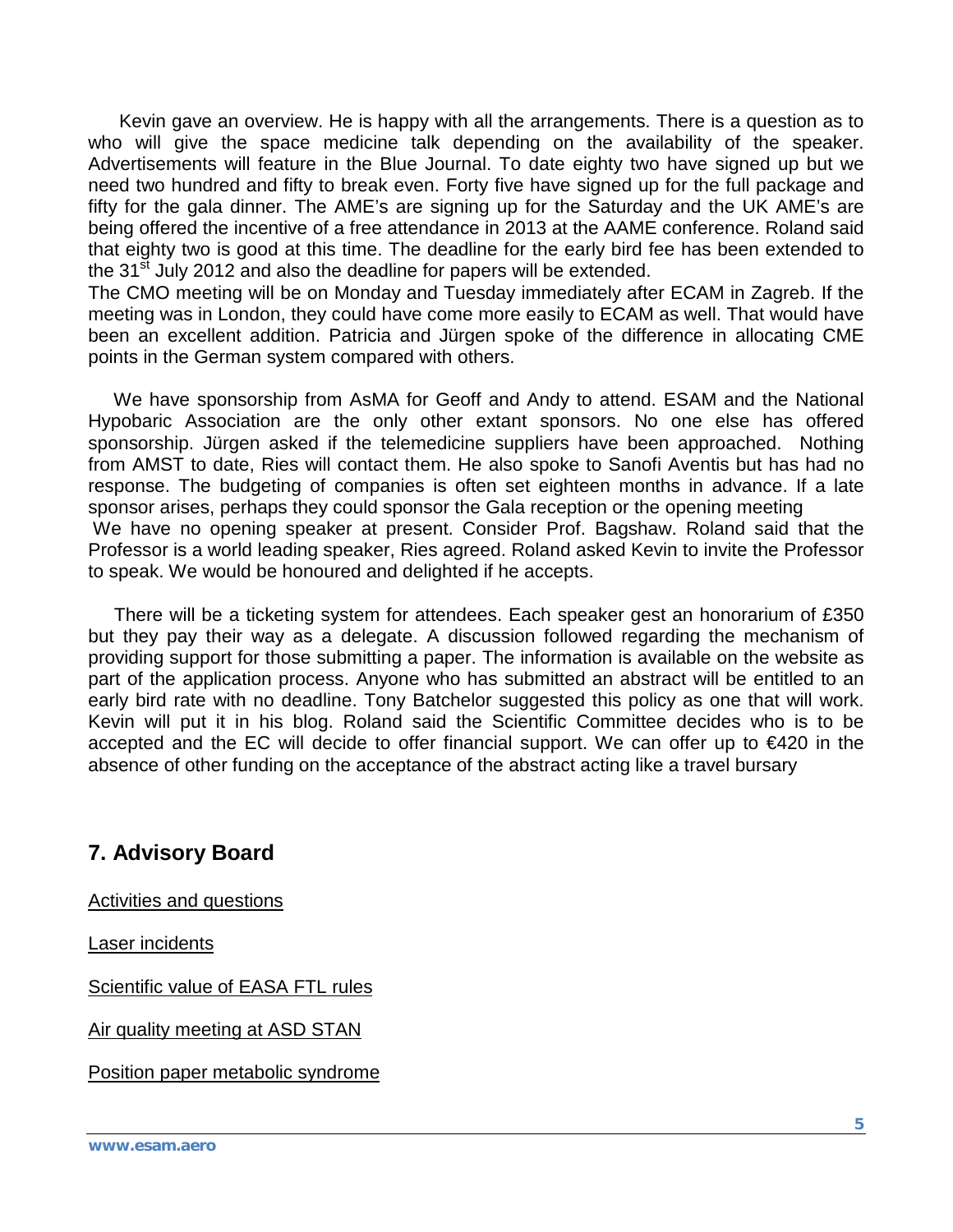#### Safety culture of pilots (EAAP)

#### ESAM Journal: when next meeting (at ECAM)

 Ries made a presentation that proposed the functioning procedures of the AB. The AB committee should:

- a) analyze the EC request;
- b) seek Clarification/Qualification;
- c) provide a response timeline;
- d) disseminate the EC request to the AB;
- e) produce a response.

Ries teased through the current requests from the EC.

 Laser incidents should be an issue for the authorities. The scientific effect is well documented.

 Kevin proposed supporting the statement of the British Parliament that requests scientific value of EASA FTL rules. Ries offered to draw up a brief text.

 Concerning the aero-toxic syndrome Roland said that at this time there is no hard evidence, but we will continue to monitor all results as they are presented at ASD STAN air quality meeting.

 Paolo asked that Ries will contact Prof. Strollo regarding the position paper on the Metabolic Syndrome.

 Ries said that he has read the paper on safety culture of pilots (EAAP) and that a response is not required.

 Roland told how he received an extremely positive reaction at the AsMA Council when he said that ESAM would offer assistance for those wishing to publish in the Blue Journal. AsMA offered a position at the editorial board of the Blue Journal and Roland invited Jürgen to represent ESAM. Jürgen will consider the possibilities and implications of the new post and contact Jan Stepanek. On Sunday morning at ECAM, there will be a separate room available for a meeting of the Journal committee.

 Ries spoke of the need for a members' only area on the website for the free discussion of topics. Kristoffer said we need to upgrade the site and include encryption.

 Ries mentioned web links regarding passenger health questions such as BA, DLR and LH. Kevin was concerned about that access on our website might increase the risk of litigation.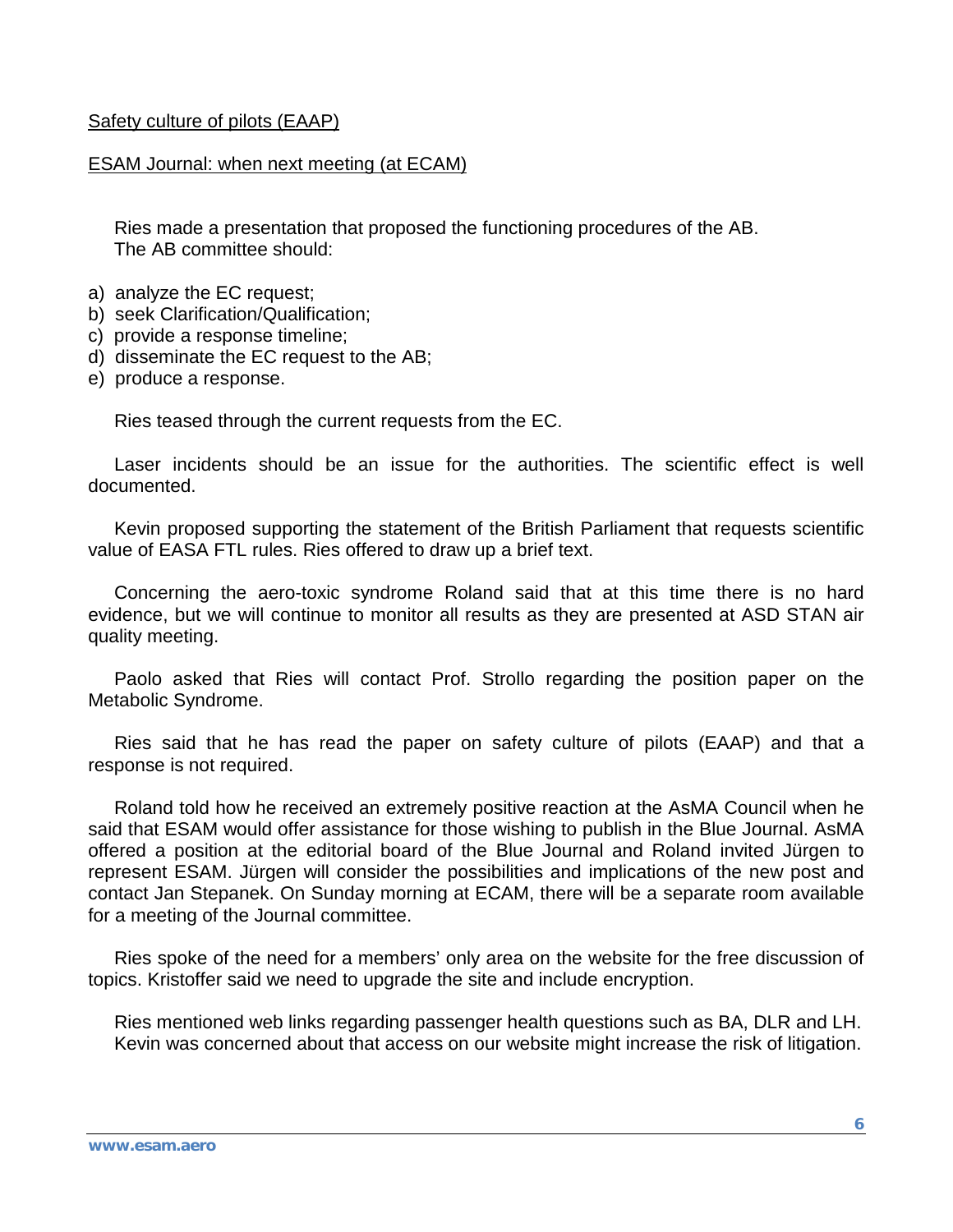Patricia raised the possibility that the enquiry might not always come from a bone fide source, but could come from an undisclosed or cloaked source. Lilla pointed to the statutes and the promotion of passenger health as an aim of ESAM.

 Ries is having problems with the Space Working Group as there has been no response from Francesco to date. He will try to contact him again.

 The area of Risk Assessment was discussed. There was debate as to where ESAM might play in this area. At present the EASA Rule Making position is not yet decided and may lead to a rulemaking task group. ESAM would like to play a part in it. Ries suggested the budget for a complete scientific study for this topic could be of the order of €140,000-00!

 On the matter of a database of "unfit" pilots, a discussion followed about the benefits and difficulties of having either an "unfit" and a "fit" list of pilots. Roland pointed out that EASA can only take responsibility for information that it can be in control of. There is such a lack of evidence of a link between medical problems and accidents, that EASA would probably call for a RIA before envisaging to start up such a database.

 There is a very tight window in which each Rule Making Group must complete its task. Kevin suggested that ESAM would develop a portfolio of high quality opinions that would influence discussions.

 Jürgen suggested ESAM has no right to take a part of the Rule Making responsability, but that we should be able to analyze the effects of proposed changes and be in a position to offer a response to them. Using structures such as those pioneered by Üwe at Wiesbaden, could afford ESAM the ability to make an enlightened response to proposals in the future.

 Roland expects a NPA about the review of medical certification of aircrew in early 2013. It would be wise to have a group of experts that can comment. He said that already there are a number of areas where expert opinions might be required and that these opinions will require funding. Specific areas include: TML period after a seizure; anti-coagulation therapy; risk assessment; the metabolic syndrome, etc. It was agreed that the Wiesbaden system was a worthwhile model to be considered again.

13:30 Break for Lunch. Reconvened 14:45.

### **8. Training**

Meeting FRA

Accreditation procedure

EASA points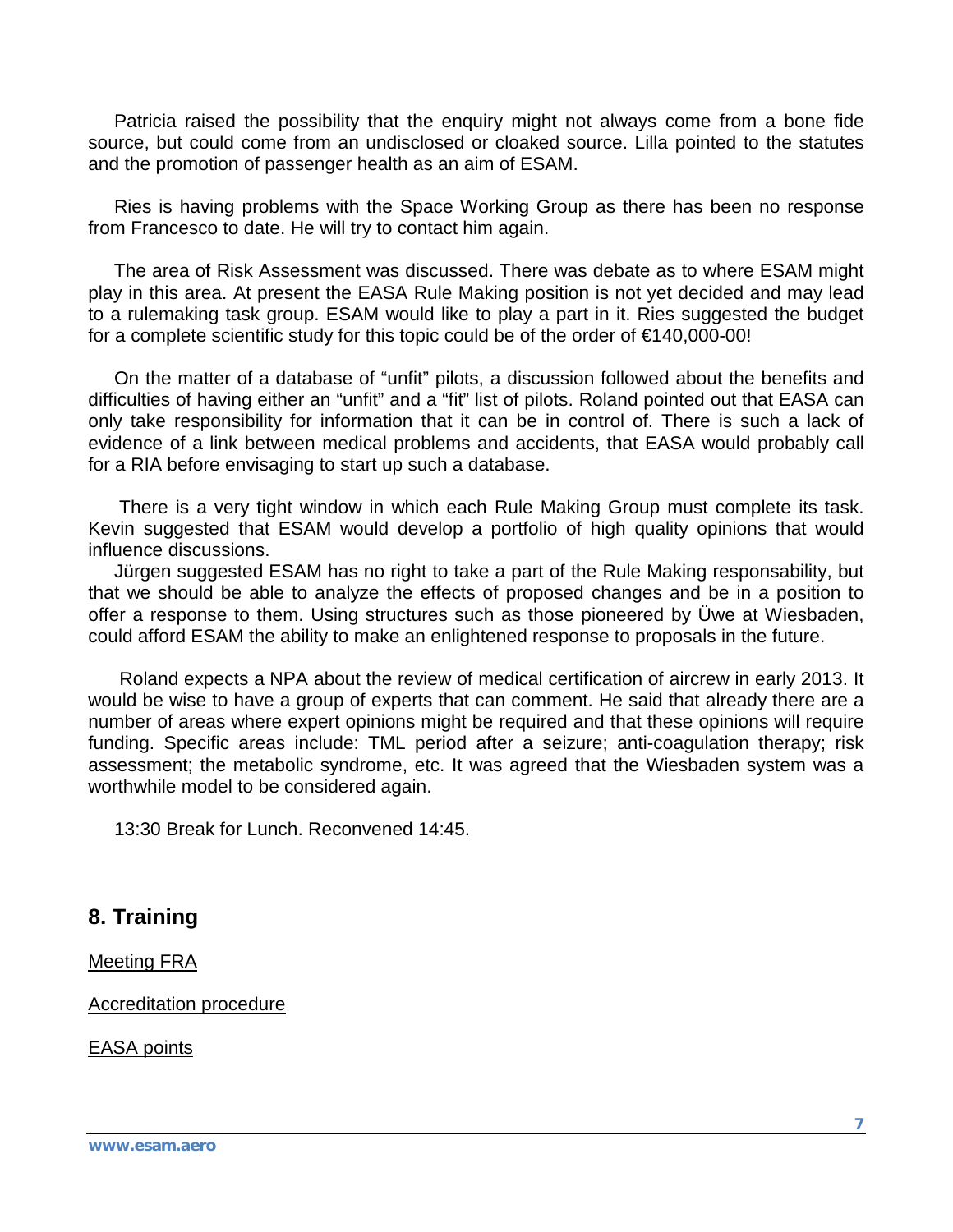The training for AME's was presented by Roland. At present the ESAM syllabus is not yet a competence based process. It is felt that the training will be changed in coming times. The ESAM syllabus is now discussed in the EASA medical certification review group and it will be very easy to be adapted by the national Authorities since it is in guidance material. The criticism is that a syllabus is too fixed, e.g. the training should not teach cardiology to a cardiologist but the other skills required to act as an AME. It is possible to be an expert cardiologist while not being aware of the rest of the rules.

 In Roland's opinion ESAM should stimulate associations to use the CMO forum to assess the accreditation of their courses. There was a difference in methodology when attributing the hour rate within the CMO forum in the past. There is also an element of the content apart from the number of hours and the CMO's recognise that they are not an academic board.

 The CMO forum assessment will continue to be proposed by Sally Evans-UK and Susanne Josephsen-DK, as long as the content of the course is confined to aviation medicine and aviation. It will be counted in real-time hours only. This proposal has to be accepted by the CMO forum (not "approved") but since the CMO forum has no legal power on itself, each national AMS has the right to accept or deny the accreditation proposal.

 AsMA, ICASM and ECAM congresses can be automatically accepted for accreditation, the number of accreditation hours might be in EASA guidance material and thus adaptable.

 Jürgen asked what the basis for applying the accreditation is actually. Why is sometimes 19.5 hours being offered for a 24 hour request? There is a need for transparency of the rating policy and an explanation when a discrepancy occurs.

(An AME needs 20 hours in 3 years, 6 of which must be under the direct control of the AMS.). Ries spoke of the different mechanisms of allocating hours/points in different countries. Patricia was concerned about the possibility of getting different points from CMO members.

 Kevin said that ultimately the assessment should be made by an independent group as it is in the UK. In time an ESAM expert group might be well enough established to make such an assessment and that there will need to be a mechanism to go through the discrepancy.

# **9. EASA**

Review group: proposal training & endocrinology (diabetes)

Cl 3 group

Debriefing 3 ESSI groups

Human factor group (Ries)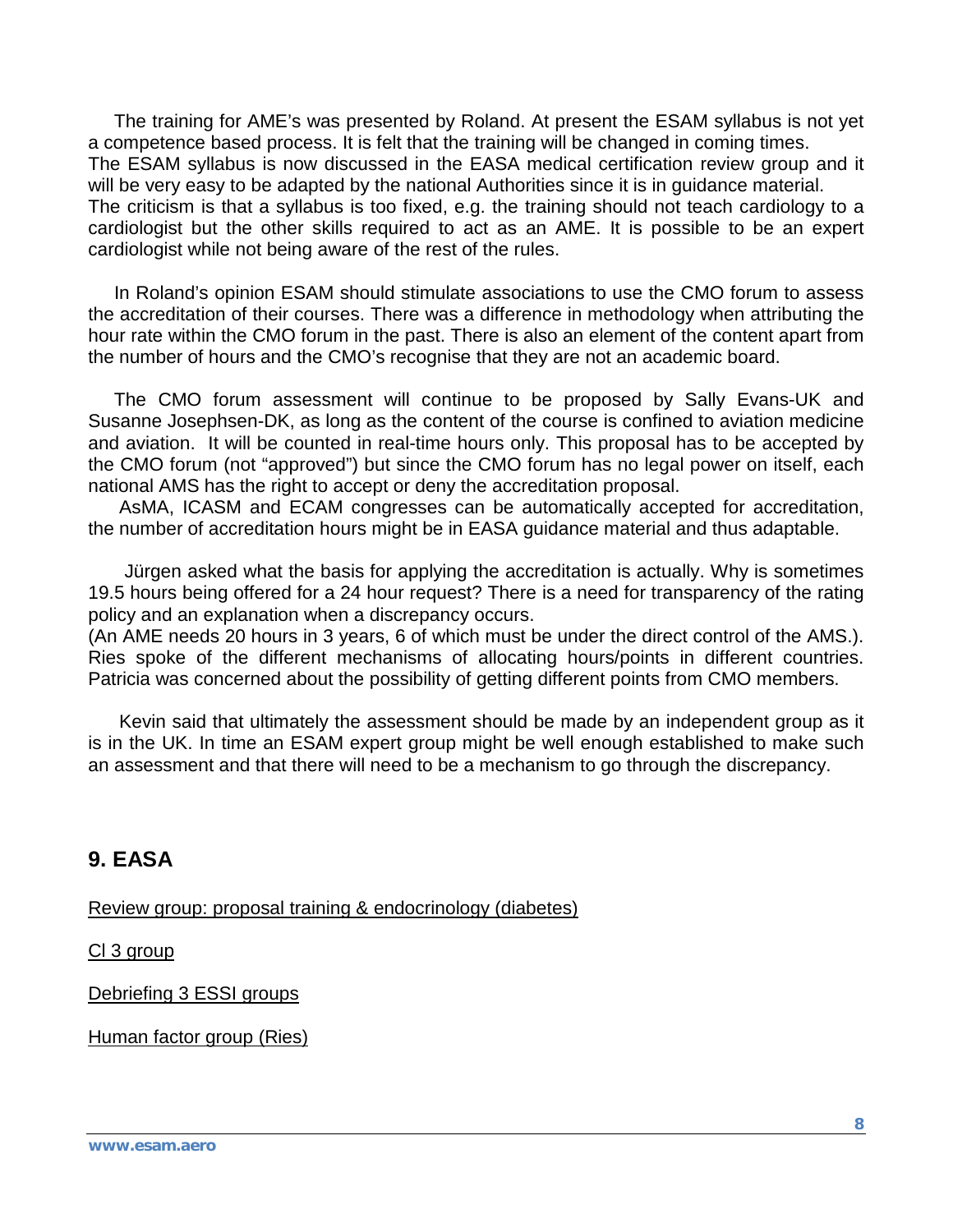Roland spoke of the proposals by the UK CAA regarding diabetes.

 The NPA for the Class 3 medical for ATCO are expected in the near future. There are differences in sensorial areas as in ENT and Ophthalmology. An AME will be separately recognised for Cl 1 and 3. It will be at the discretion of the National Authority who will decide whether an AME can be certified in whether or both.

 Patricia will attend the next ESSI-EGAST meeting in September. Debriefings of groups are not available at this EC meeting.

 There appears to be a problem in the area of becoming a member of the Human Factors Group (Ries). Further investigation will be required. Roland will look into this again.

### **10. CMO forum**

Harmonised accreditation points procedure

See above in Training.

 The final allocation of the accreditation points/hours must be set by the national competent authority supervising the AME.

Paolo has put the protocol of harmonized accreditation on the website.

### **11. AsMA**

ESAM panel at AsMA congress 2012 (presentations on the web) and 2013 (age limits – risk assessment – epilepsy)

ECAM publicity in the Blue Journal

Lunch ESAM – AsMA (position paper GMP)

 The presentations of the ESAM panel at AsMA in Atlanta on diabetes will soon be on the ESAM website.

 Ries felt the age related issues would be a nice topic to cover at next AsMA in Chicago. Kevin suggested "Too old to fly, too young to die" as title. A discussion followed about the current issue of ageism and regarding the changes that occur in human systems, particularly in cognition, vision and hearing. Where are the competency texts? The lack of hard tests could be the basis for legal challenge to this application of ageism, resulting in a move to functional capability.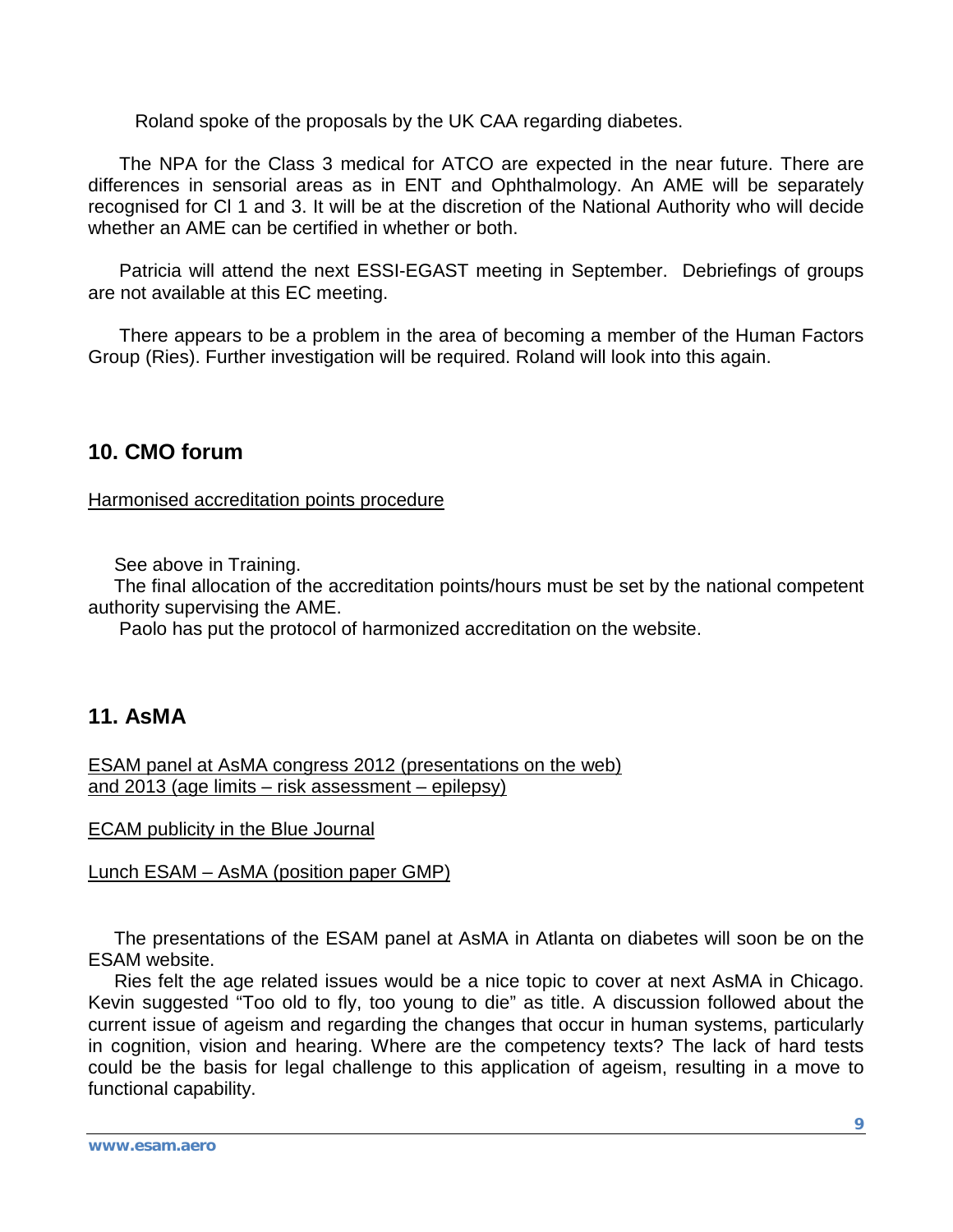Roland said that the 1% and 2% rules are practical for some illnesses only and we should be thinking about how the rules apply to other conditions. We need to look at rulemaking and the criteria that should be applied. The word "ageing" should be used, according to Kevin. The 1% rule applied to CVD risk over 65, but the rate has been falling over the past three decades with increased therapeutic intervention.

 Roland asked people to send their ideas for the panel at AsMA 2013 to Kevin as he will be the new president.

 At the annual ESAM-AsMA lunch the AsMA reaction was very strong when there was mention of the future role of the GMP in Europe. There was talk of bringing this issue to the AsMA Council to produce a position paper on this.

 Roland said that at the end of the CAMA meeting, there was a firm statement that the FAA will never go ahead with the GMP concept without any training in aviation medicine, stating that it is a step too far.

### **12. Academy**

#### Joint EU congress

 The joint AsMA-ESAM congress will not happen in the foreseeable future due to fiscal constraints. In 2018 Roland will retire, perhaps an ICASM meeting of the Academy with ESAM could be held in Antwerp on 2017?

 It was noted that in the case of ICASM a percentage of the presentations, along with a key note speaker, must come from the host country.

# **13. Website**

Update

Publication external papers

Calendar: other congresses

### Photo competition

 Lilla gave an overview of the detailed communication plan she developed in the recent past. Who do we represent? To whom do we wish to communicate with? What is our most important message? What is our long term strategy? She would welcome feedback and ideas regarding her proposal form all present. She made reference to the statutes. Roland reminded us of the meeting in 2006 where each association made a single slide presentation of their hopes and expectations for ESAM.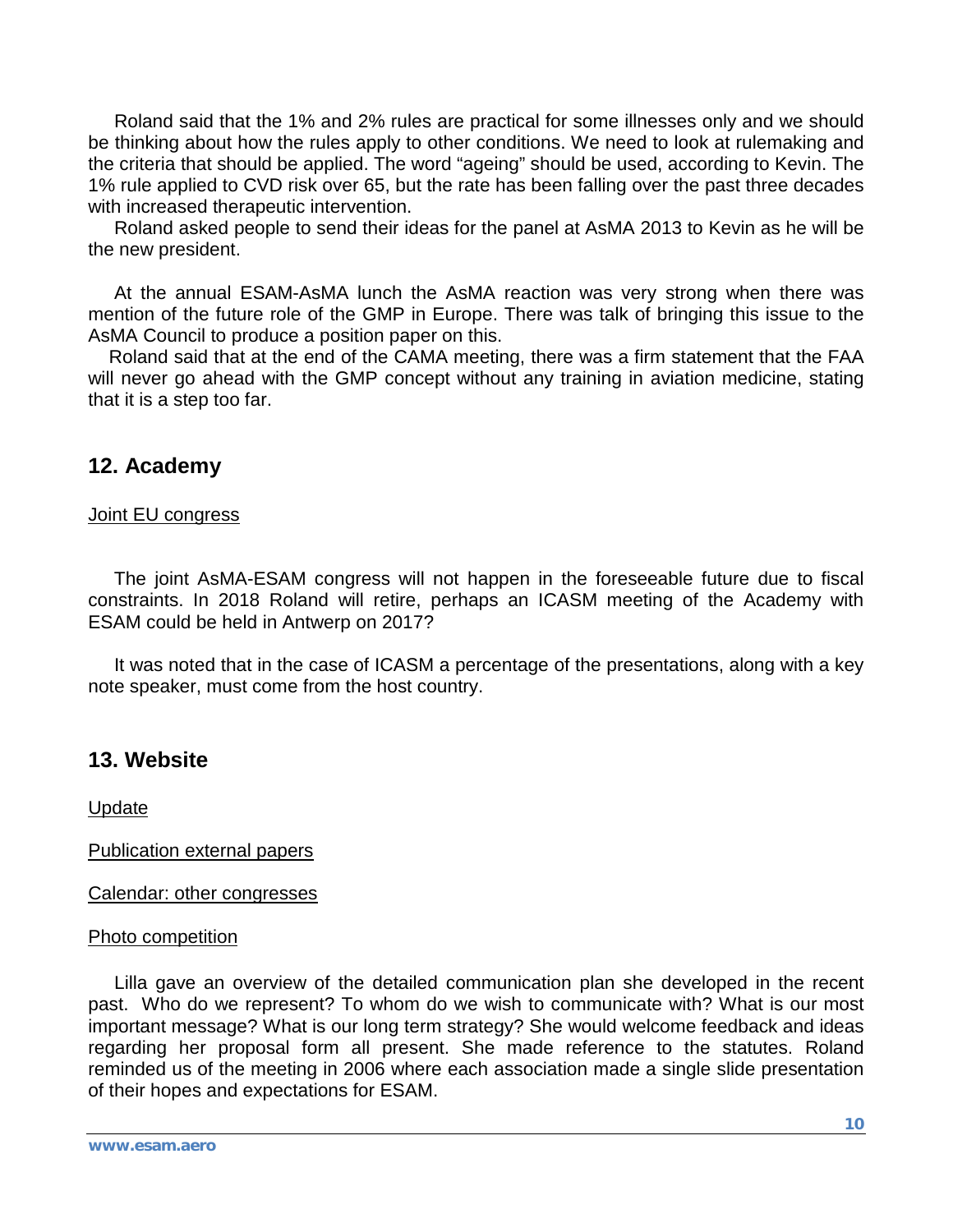Kevin thanked Lilla for her very useful document and suggested that we take this back to our associations and then bring their answers to the questions with us to the next meeting of the new EC along with the old EC i.e. at the first meeting in 2013, setting the strategy for the next 5 years. One day will be spent on the regular business, the other on Strategy planning using the clustering technique. Lilla's document is the framework required to achieve the strategy. We need to include the other members who are and were active, e.g. Lars, Anthony, Gabor, Hans et al. It should be done on Day 1, rather than on day 2, where the business issues can be squeezed.

 Lilla spoke of the need for a full time professional press director. In the event of a crisis we will need to be in a position to speak to the press. The position of press interface was rerun. Kevin said we should make the European population as aware of the AME as in the USA with the concept of the Flight Surgeon.

 Consideration of Skype-meetings as a tool was agreed to be very useful, but cannot replace the physical interaction of a group in a material location.

 According to Ries, the AB can review external papers to be published on ESAM website and hand over to the EC to consider the political implications. Kevin said the BRE press release is expected imminently. We should publish that comment on EASA FTL. The other earlier texts sent in to ESAM are already a done deal and probably don't require publishing.

 About calendar of other congresses: Claudia has sent the DGRLM dates, Roland will send AMABEL dates, anyone else should put their meetings also on the ESAM calendar. Most AME's will use Google search to check for when a congress is held according to Jürgen. Which brought Patricia back to the point, who do we want to visit our website. Paolo will contact the societies inviting to send the dates of any meeting.

 Kevin gave a detailed summary of the website document delivery system that addresses the issue of notification of new documents. The spam filters are killing the attachments when trying to disseminate documents.

Lilla spoke about the photo competition that needs to be addressed.

### **14. Contacts**

Invitation Annette Ruge for next ESAM EC

**ECA** 

Next Interstate Aviation Committee